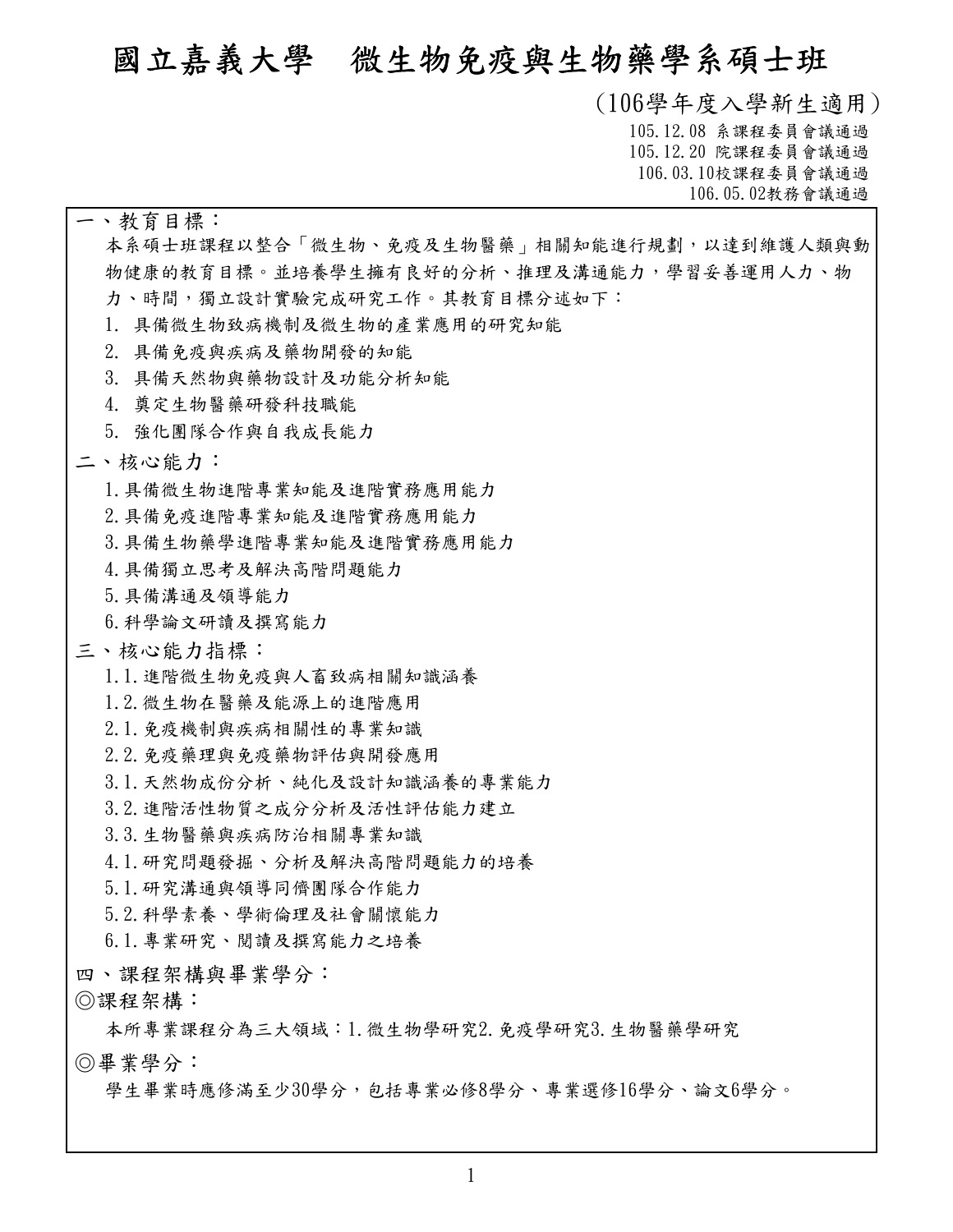### **其他說明:**

**碩、博士班研究生(含碩士在職專班)應至本校所規定之網路教學平台自行修習「學術倫理教 育」課程,並通過線上課程測驗達及格標準,經出示修課證明始得申請學位口試。未通過者 不得申請學位口試。**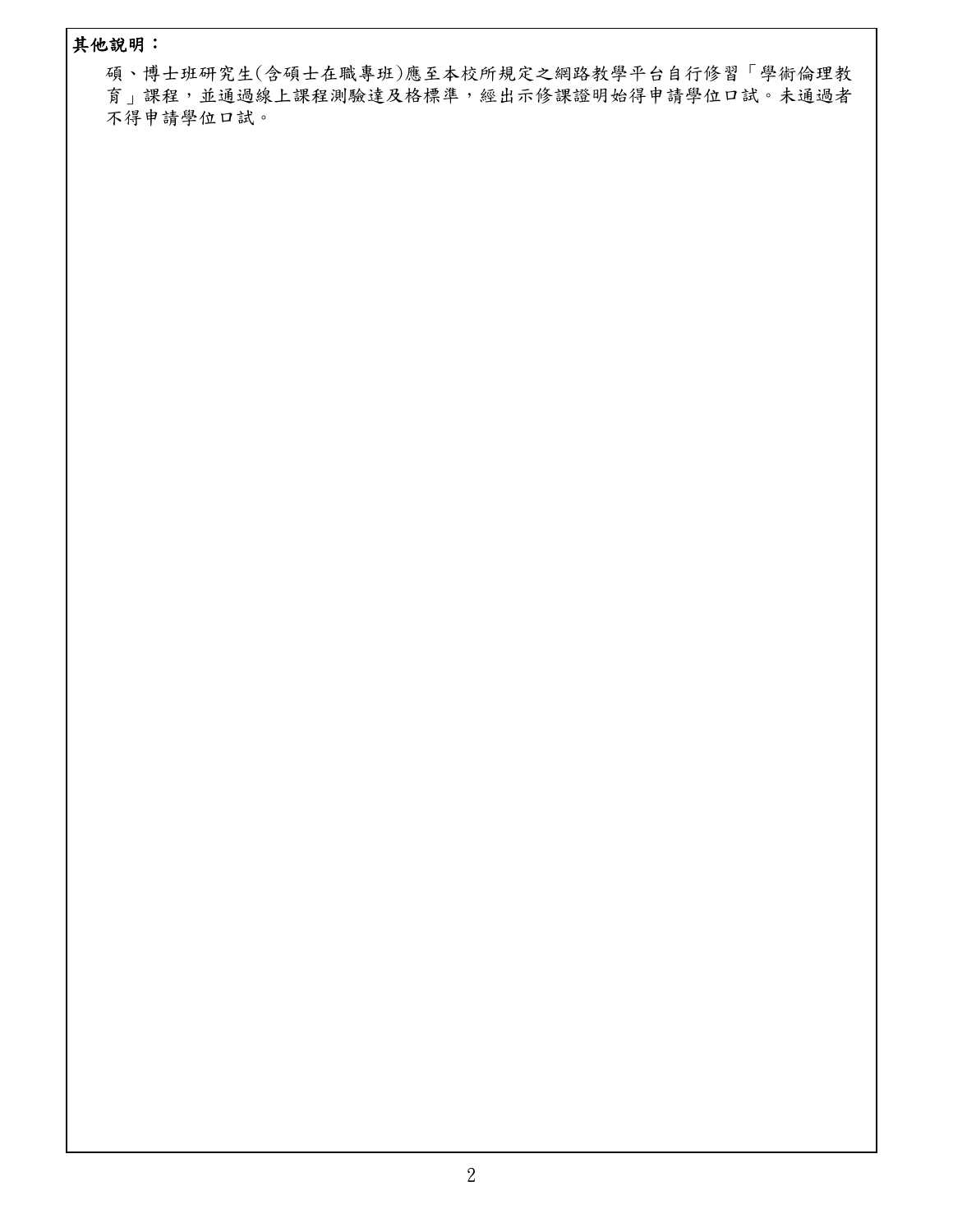| 第一學年                                                                            |                |          |                |           |                             |  |  |  |
|---------------------------------------------------------------------------------|----------------|----------|----------------|-----------|-----------------------------|--|--|--|
| 必選修類別:專業必修                                                                      |                |          |                |           |                             |  |  |  |
| 中英文科目名稱                                                                         | 學期             | 授課<br>時數 | 學分<br>數        | 備註        | 核心能力<br>對應項次                |  |  |  |
| 專題討論 (I)Seminar (I)                                                             |                | 3.0      | 1              |           | 1, 2, 3, 4, 5<br>$\,$ , $6$ |  |  |  |
| 論文選讀Oral Presentation of Scientific Articles                                    | $\perp$        | 2.0      | $\overline{2}$ |           | 1, 2, 3, 4, 5<br>, 6        |  |  |  |
| 專題討論 (Ⅱ)Seminar (Ⅱ)                                                             | $\overline{2}$ | 3.0      | 1              |           | 1, 2, 3, 4, 5<br>$, 6$      |  |  |  |
| 論文寫作Scientific Writing                                                          | $\overline{2}$ | 2.0      | $\overline{2}$ |           | 1, 2, 3, 4, 5<br>$\,$ , $6$ |  |  |  |
| 專業必修小計                                                                          |                |          |                |           |                             |  |  |  |
| 第一學年                                                                            |                |          |                |           |                             |  |  |  |
| 必選修類別:專業選修                                                                      |                |          |                |           |                             |  |  |  |
| 中英文科目名稱                                                                         | 學期             | 授課<br>時數 | 學分<br>數        | 備註        | 核心能力<br>對應項次                |  |  |  |
| 分子檢驗特論Advanced Molecular Diagnostics                                            | $\mathbf{1}$   | 2.0      | $\overline{2}$ |           | 1, 2, 3, 4                  |  |  |  |
| 生物資訊特論Special Topics on Bioinformatics                                          | 1              | 2.0      | $\overline{2}$ |           | 1, 2, 3, 4                  |  |  |  |
| 生物醫藥學研究法(I). Research Methods for Biomedicine and<br>Biopharmaceuticals(I)      |                | 9.0      | $\overline{3}$ |           | 3, 4, 5, 6                  |  |  |  |
| 生物醫藥學特論 I Special Topics on Biomedical and<br>Biopharmaceutical Sciences I      | 1              | 2.0      | $\overline{2}$ |           | 3, 4, 5, 6                  |  |  |  |
| 生質量產與純化技術Mass Production and Purification of<br>Bio-products                    | 1              | 2.0      | $\overline{2}$ |           | 1, 4, 5                     |  |  |  |
| 自由基生物醫學特論Special Topics of Free Radical Biology and<br>Medicine                 | 1              | 2.0      | $\overline{2}$ |           | 3                           |  |  |  |
| 活性天然物化學特論Special Topics on Bioactive Natural Product<br>Chemistry               |                | 2.0      | $\overline{2}$ |           | 3, 4                        |  |  |  |
| 核醣核酸干擾(RNAi)在生物醫學中的應用Applications of RNA<br>Interference in Biomedical Research | 1              | 2.0      | $\overline{2}$ |           | 1, 2                        |  |  |  |
| 疾病與免疫原理Principles of Diseases and Immunity                                      | $\mathbf{1}$   | 2.0      | $\overline{2}$ | $\Lambda$ | 2, 3                        |  |  |  |
| 基礎藥理學Basic Pharmacology                                                         | 1              | 2.0      | $\overline{2}$ |           | 2, 3                        |  |  |  |
| 教學實務 (I)The Practice of Teaching (I)                                            | 1              | 3.0      | $\overline{0}$ |           | 1, 2, 3, 4, 5<br>, 6        |  |  |  |
| 細胞生物學特論Special Topics on Cell Biology                                           |                | 2.0      | 2              |           | 1, 2, 3                     |  |  |  |
| 微生物免疫學研究法 I Research Methods for Microbiology and<br>Immunology I               | 1              | 9.0      | 3              |           | 1, 2, 4, 5, 6               |  |  |  |
| 微生物學特論Special Topics on Microbiology                                            | $\mathbf 1$    | 3.0      | 3              |           | -1                          |  |  |  |
| 儀器分析特論Special Topics on Instrumental Analysis                                   |                | 2.0      | 2              |           | 3,4                         |  |  |  |
| 中藥品質管制與分析Quality Control and Analysis of Chinese<br>Medicines                   | $\overline{2}$ | 2.0      | $\overline{2}$ |           | 3                           |  |  |  |
| 分子生物學特論Special Topics of Molecular Biology                                      | 2              | 2.0      | 2              |           | 1, 2, 3, 4                  |  |  |  |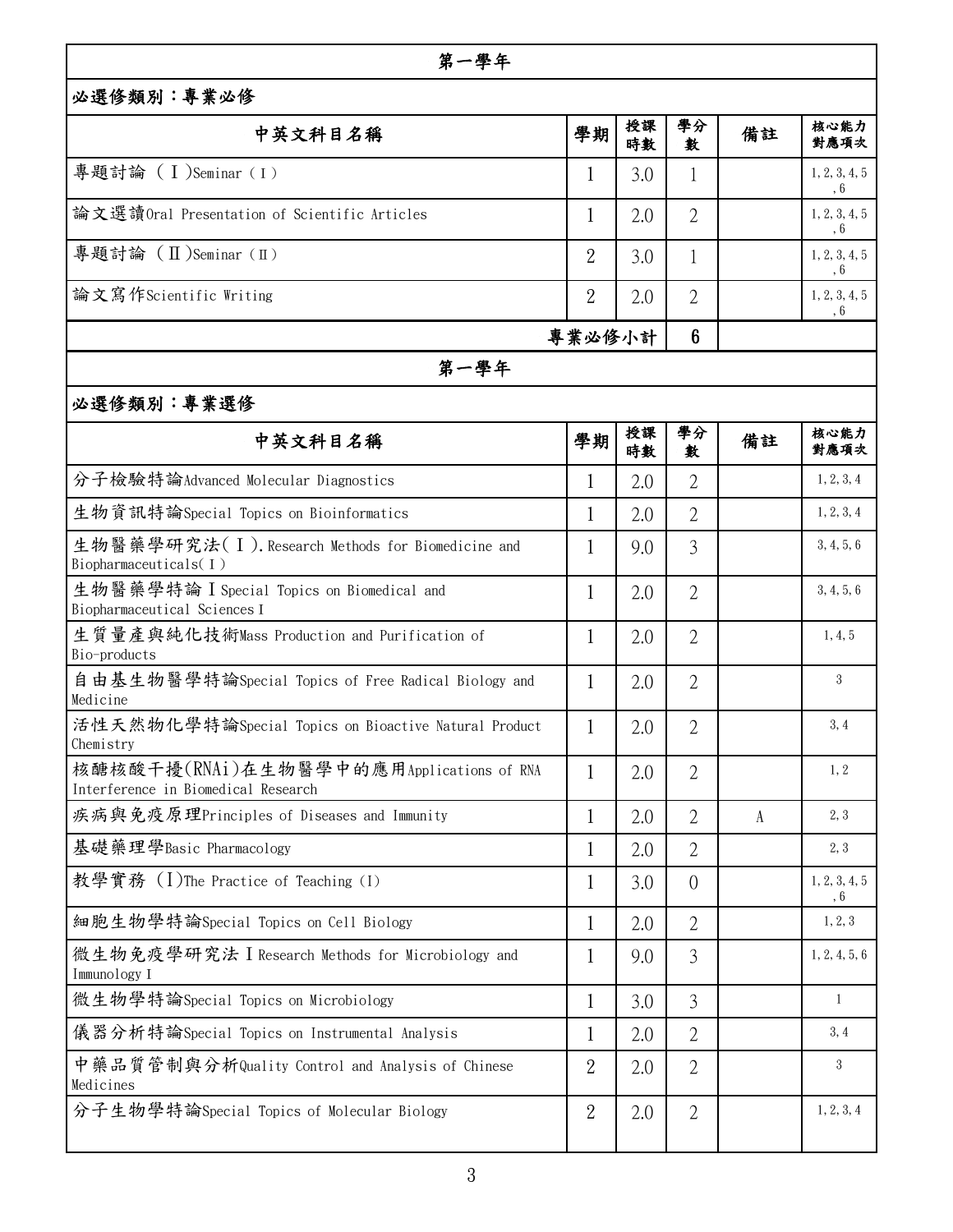#### **第一學年**

| 必選修類別:專業選修                                                                        |                |          |                |    |                             |  |  |
|-----------------------------------------------------------------------------------|----------------|----------|----------------|----|-----------------------------|--|--|
| 中英文科目名稱                                                                           | 學期             | 授課<br>時數 | 學分<br>數        | 備註 | 核心能力<br>對應項次                |  |  |
| 生物醫藥學研究法(II). Research Methods for Biomedicine and<br>Biopharmaceuticals( $\Pi$ ) | $\overline{2}$ | 9.0      | 3              |    | 3, 4, 5, 6                  |  |  |
| 生物醫藥學特論 II Special Topics on Biomedical and<br>Biopharmaceutical Sciences II      | $\overline{2}$ | 2.0      | $\overline{2}$ |    | 3, 4, 5, 6                  |  |  |
| 有機合成技術Organic Synthetic Technology                                                | $\overline{2}$ | 2.0      | $\overline{2}$ |    | 3                           |  |  |
| 免疫學特論Special Topics on Immunology                                                 | $\overline{2}$ | 3.0      | 3              |    | 2                           |  |  |
| 流式細胞儀在細胞生物學上的應用The Applications of Flow<br>Cytometry on Cell Biology              | $\overline{2}$ | 2.0      | $\overline{2}$ |    | 1, 2, 3                     |  |  |
| 疾病與免疫研究法. Research Methods for Diseases and Immunity                              | $\overline{2}$ | 2.0      | $\overline{2}$ | A  | 1, 2, 3                     |  |  |
| 教學實務 (II)The Practice of Teaching (II)                                            | $\overline{2}$ | 3.0      | $\Omega$       |    | 1, 2, 3, 4, 5<br>$\,$ , $6$ |  |  |
| 細胞內訊息傳遞Intracellular Signal Transduction                                          | $\overline{2}$ | 2.0      | $\overline{2}$ |    | 2, 3                        |  |  |
| 細菌致病機制特論. Special Topics of Bacterial Disease Mechanisms                          | $\overline{2}$ | 2.0      | $\overline{2}$ |    | 1.2                         |  |  |
| 發酵生理與代謝工程Fermentation Physiology and Metabolism<br>Engineering                    | $\overline{2}$ | 2.0      | $\overline{2}$ |    | 1, 3, 4, 5                  |  |  |
| 進階天然物化學特論Advanced Active Natural Products Chemistry                               | $\overline{2}$ | 2.0      | $\overline{2}$ |    | $\mathbf{3}$                |  |  |
| 微生物免疫學研究法 II Research Methods for Microbiology and<br>Immunology II               | $\overline{2}$ | 9.0      | $\overline{3}$ |    | 1, 2, 4, 5, 6               |  |  |
| 腫瘤病毒學特論Advanced Tumor Virology                                                    | $\overline{2}$ | 2.0      | $\overline{2}$ |    | 2, 3                        |  |  |
| 腫瘤細胞訊息傳遞機轉. Cellular Signal Transduction.                                         | $\overline{2}$ | 2.0      | $\overline{2}$ |    | 2, 3                        |  |  |
| 癌症的化學預防學特論Special Topics of Cancer Chemoprevention                                | $\overline{2}$ | 2.0      | $\overline{2}$ |    | $\overline{4}$              |  |  |
| 藥理學特論Special Topics on Pharmacology                                               | $\overline{2}$ | 2.0      | $\overline{2}$ |    | 3                           |  |  |
| 專業選修小計                                                                            |                | 68<br>74 |                |    |                             |  |  |
| 學年小計                                                                              |                |          |                |    |                             |  |  |

# **\*選修課程名稱,得依科技發展與特色重點產業異動。**

| 第二學年                  |                |          |                |    |                      |  |  |  |
|-----------------------|----------------|----------|----------------|----|----------------------|--|--|--|
| 必選修類別:專業必修            |                |          |                |    |                      |  |  |  |
| 中英文科目名稱               | 學期             | 授課<br>時數 | 學分<br>數        | 備註 | 核心能力<br>對應項次         |  |  |  |
| 專題討論 (Ⅲ)Seminar (Ⅲ)   |                | 3.0      |                |    | 1, 2, 3, 4, 5<br>, 6 |  |  |  |
| 專題討論 (IV)Seminar (IV) | $\overline{a}$ | 3.0      |                |    | 1, 2, 3, 4, 5<br>, 6 |  |  |  |
|                       | 專業必修小計         |          | $\overline{2}$ |    |                      |  |  |  |